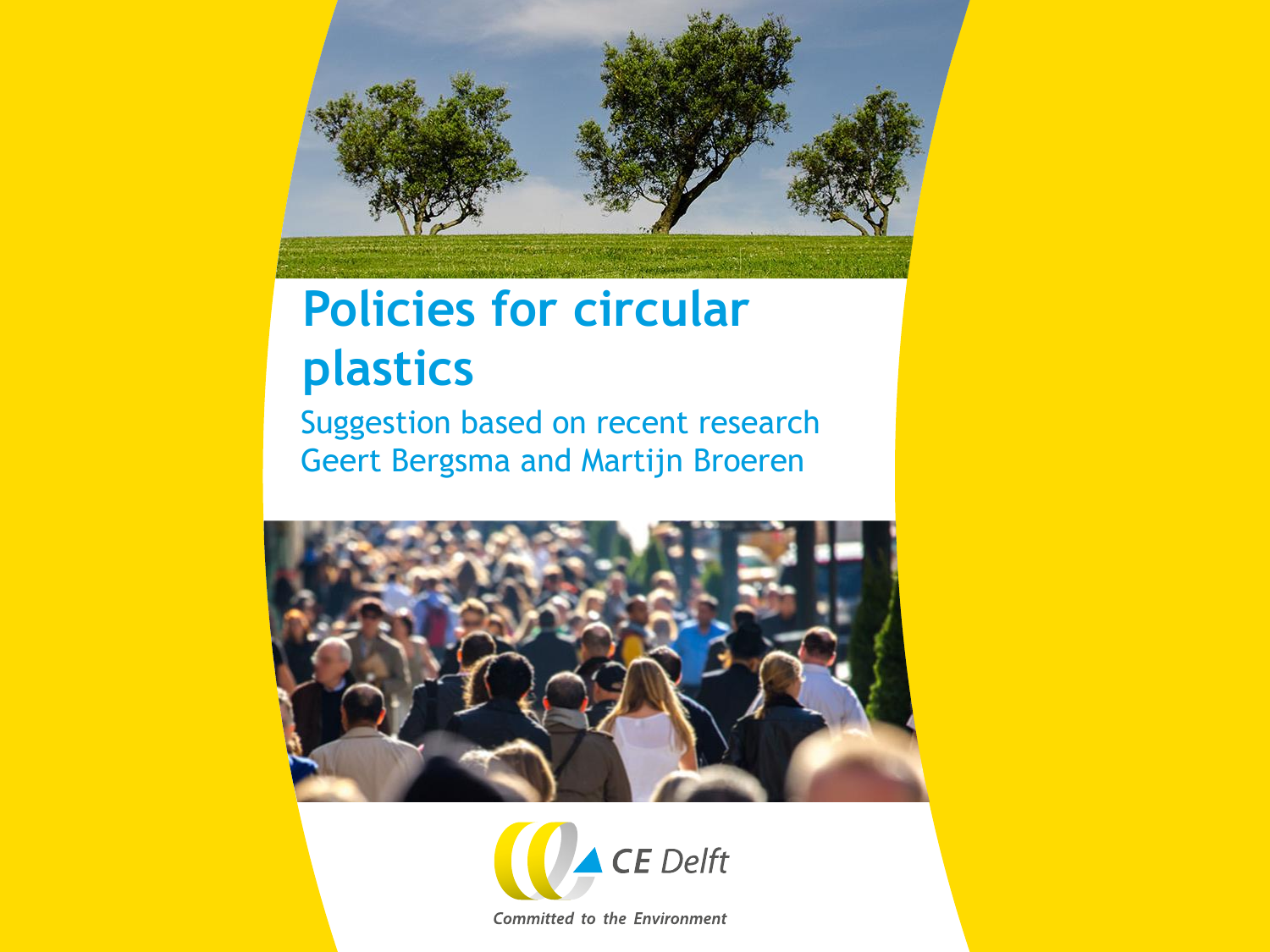## **CE Delft**

- Independent research and consultancy since 1978
- Transport, energy and resources
- Know-how on economics, technology and policy issues
- 80 employees, based in Delft, the Netherlands
- Not-for-profit

#### **Clients**



Industries (Small and medium size enterprises, transport, energy and trade associations)



Governments NGOs (European Commission, European Parliament, regional and local governments)





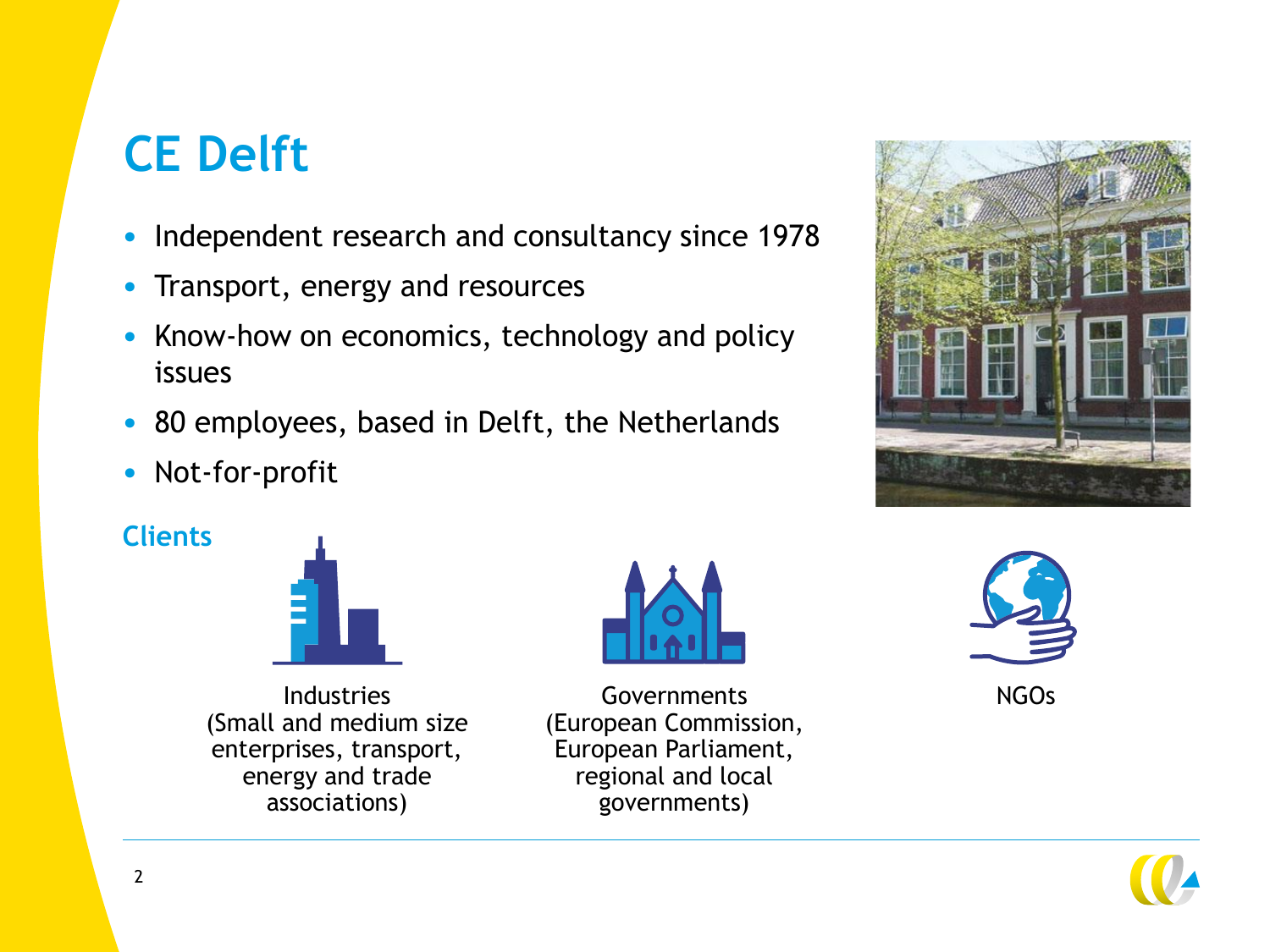## **Recent CE Delft studies on circular plastics**

- $CO<sub>2</sub>$  reduction with circular plastic, scenario analyses 2030 for Plastic Europe Netherlands and NRK
- Monitoring chemical recycling, ongoing, for the Dutch Min of Environment
- Carbon footprint analyses for Clariter, Ioniqa, Synova, Cure/Cumapol, AkzoNobel, Indorama, Ministries and Rotterdam
- Reviews of LCA studies for Eastman, Shell, BASF
- Chemical recycling in the Dutch Waste policy, for Dutch Ministry of Environment
- Exploratory study on chemical recycling, for Dutch Ministry of Economic Affairs

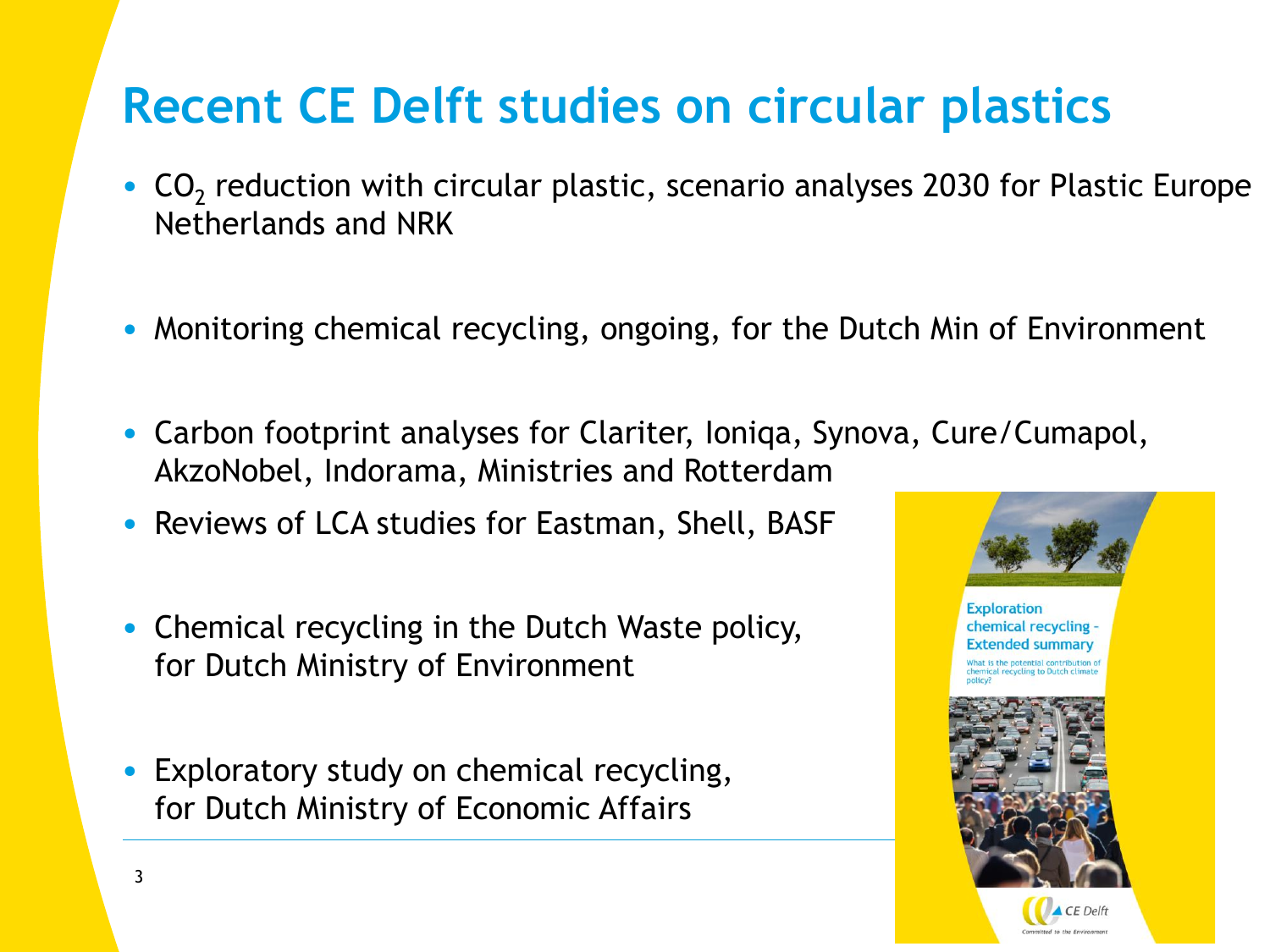### **Current circularity of plastics**

- In total, Dutch consumers use 2 Mton of plastic per year
	- Or: 10kg per person per month
- 40% of plastics are used in packaging. Share for products is growing.
- How is this demand for plastics met?
	- 9% through recycling of discarded plastics
	- 1% with biobased plastics
	- 90% with virgin plastics



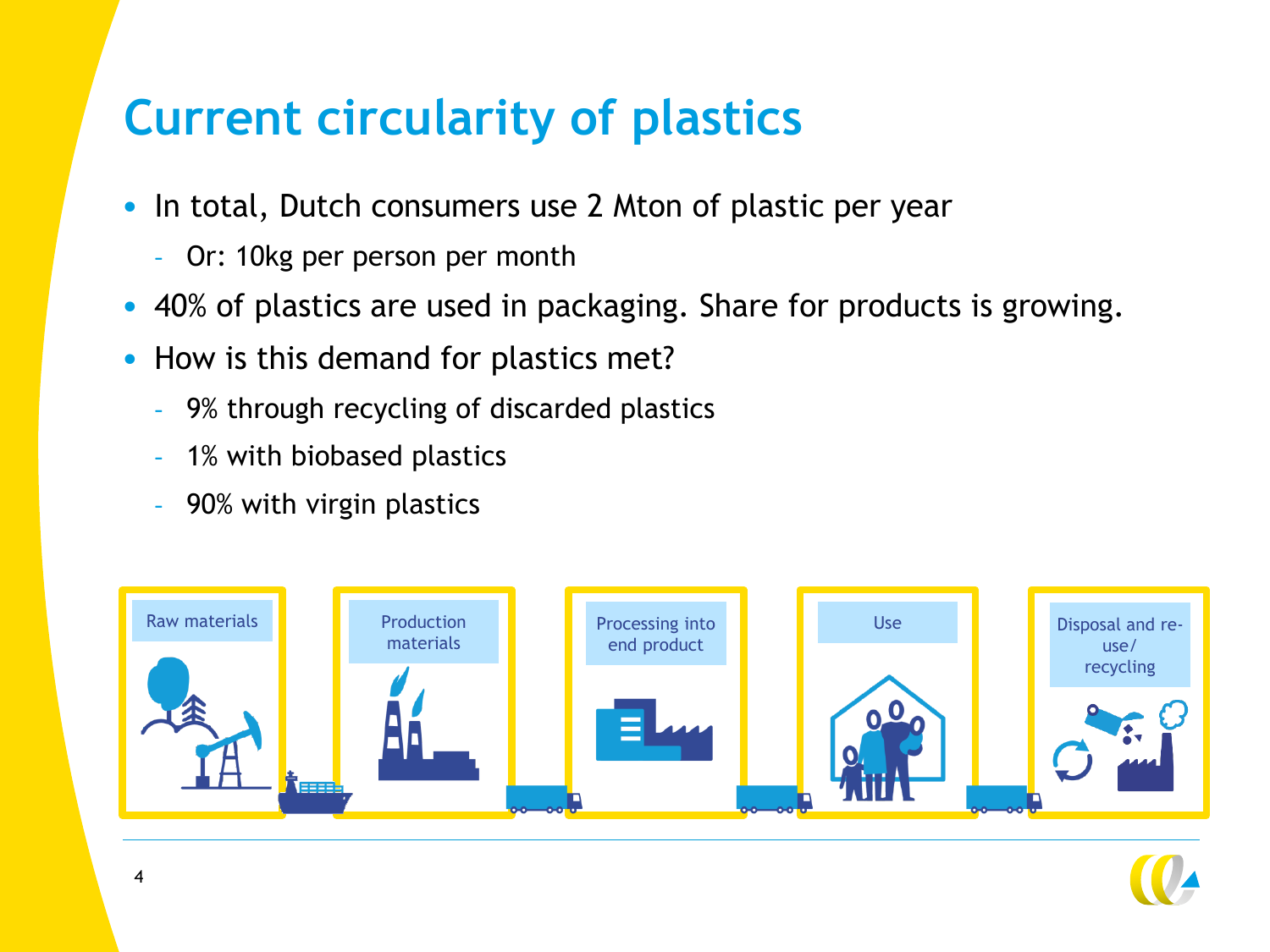### **Ambitions Dutch government and industry 2030**

- The Dutch Transition Agenda Circular Plastics includes targets for 2030 (supported by both industry and government):
	- 40% recyclate in new plastic
	- 15% biobased plastic
	- 2%/yr efficiency improvement (general plastic industry policy)
- $CO<sub>2</sub>$  emissions per kg plastic can be reduced by 50% in 2030 when these ambitions are realized<sup>1</sup>





5 <sup>1</sup> Source: CE Delft, 2021. CO<sub>2</sub> reduction with circular plastics in the Netherlands. [https://cedelft.eu/publications/co2-reduction-with-circular-plastics-in-the-netherlands-scenario-analysis-for-2030-and-several](https://cedelft.eu/publications/co2-reduction-with-circular-plastics-in-the-netherlands-scenario-analysis-for-2030-and-several-case-studies/)case-studies/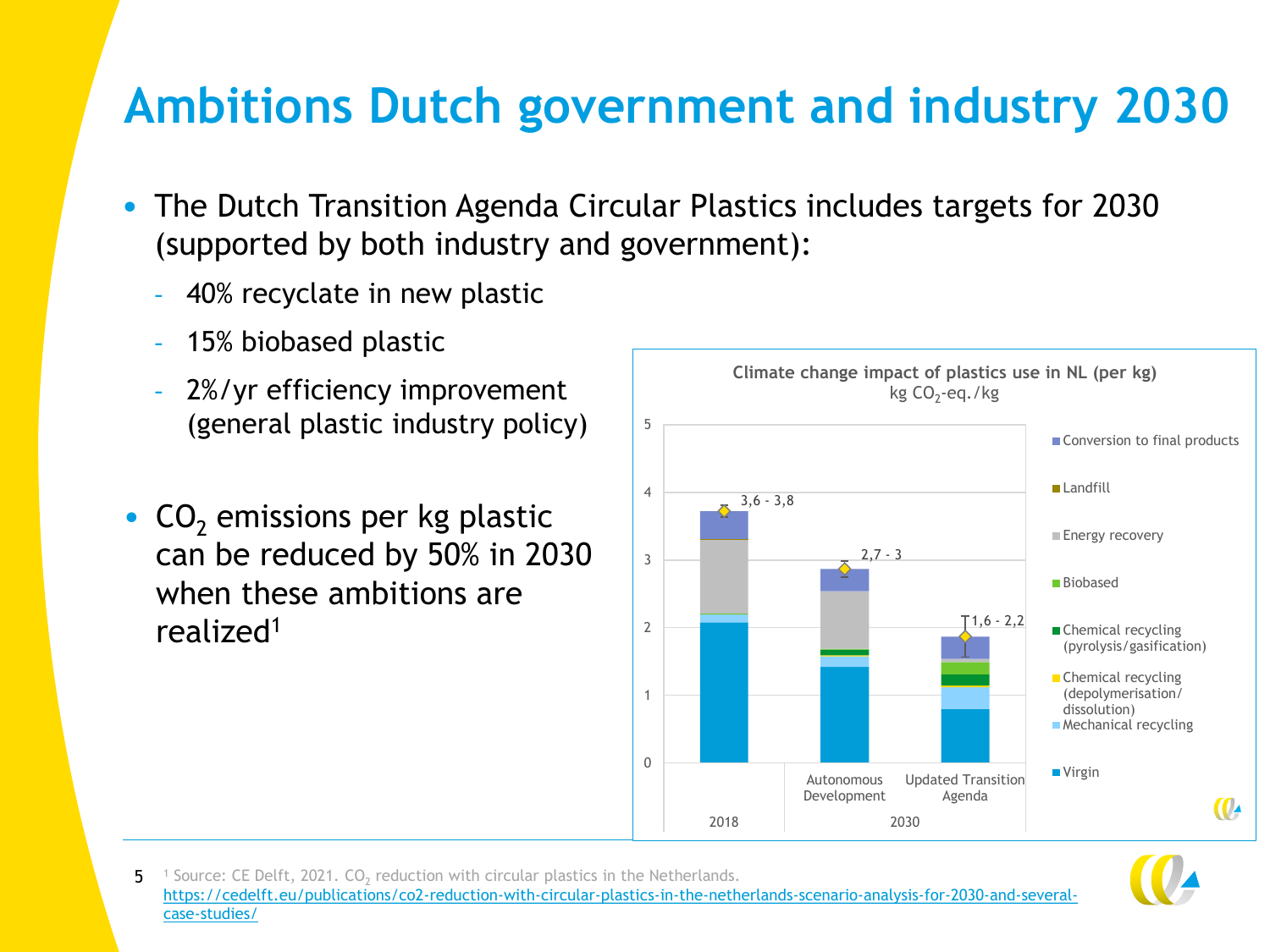### **Or should we stop using plastic?**

No, in many cases plastics are efficient and reduce  $CO<sub>2</sub>$ emissions during the use phase. Examples:



• Food packaging prevents spoilage



• Use of plastic composites in airplanes saves fuel



• Car tyres made from better rubber saves fuel

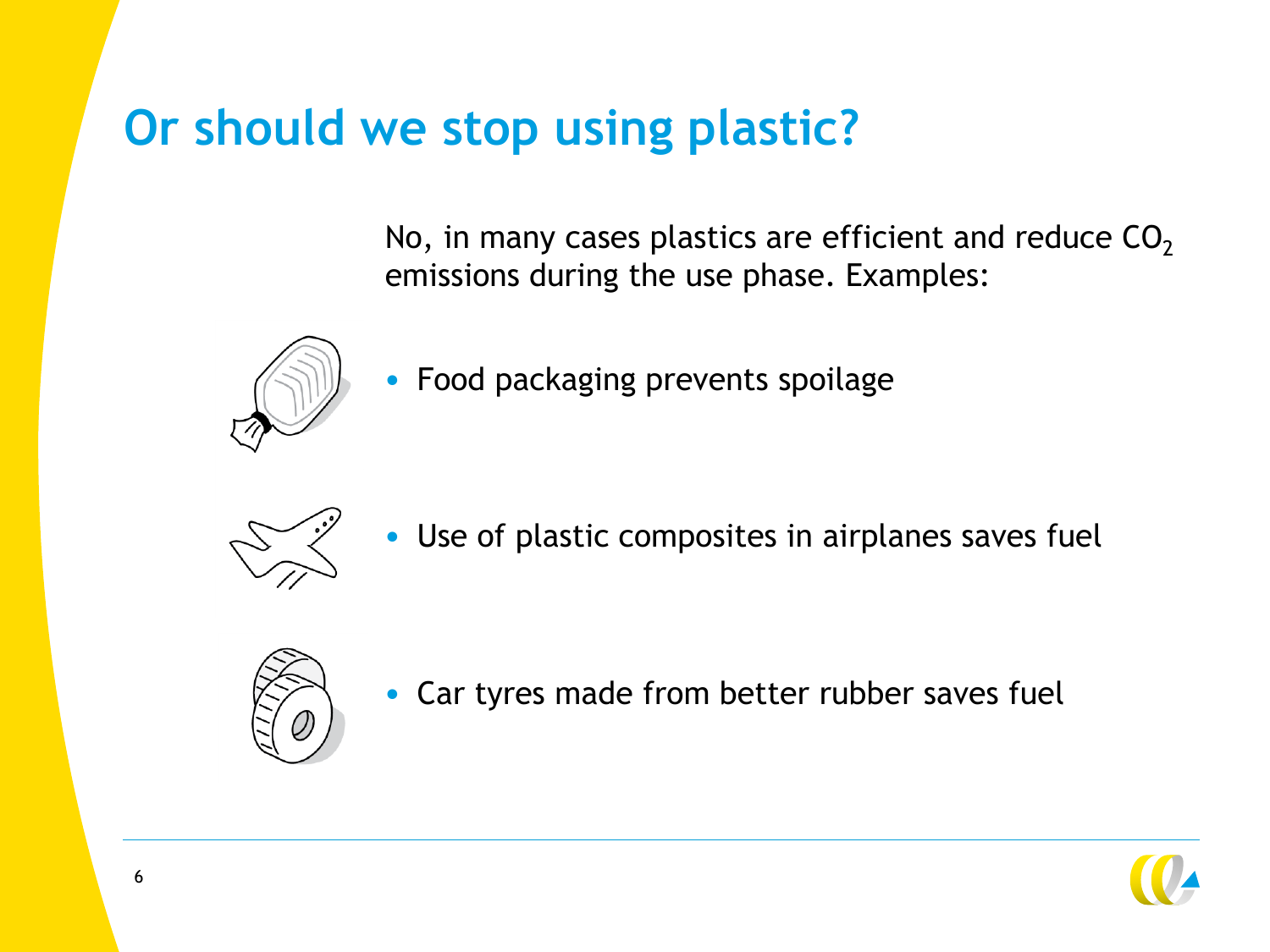### **Important aspects for policies on circular plastics**

- Maximise the  $CO<sub>2</sub>$  reduction per kg of plastic waste
	- Besides littering, climate change is the main issue for plastic
- Aim for the highest plastic-to-plastic yield
	- More and more plastics are used in long-life products (cars, houses) so the amount of plastic waste available is 60% of the amount of new plastic required
	- For circular plastics you need efficient conversion of waste to recyclate
- More technologies for recyclate for food grade plastics (esp. PE and PP)
	- Food brands target recyclate in packaging, but mechanical recycling often does not meet food safety criteria
- A level playing field in the market
	- Stimulate both mechanical and chemical recycling based on  $CO<sub>2</sub>$  and yield
	- Don't forget re-use, re-fill and deposit

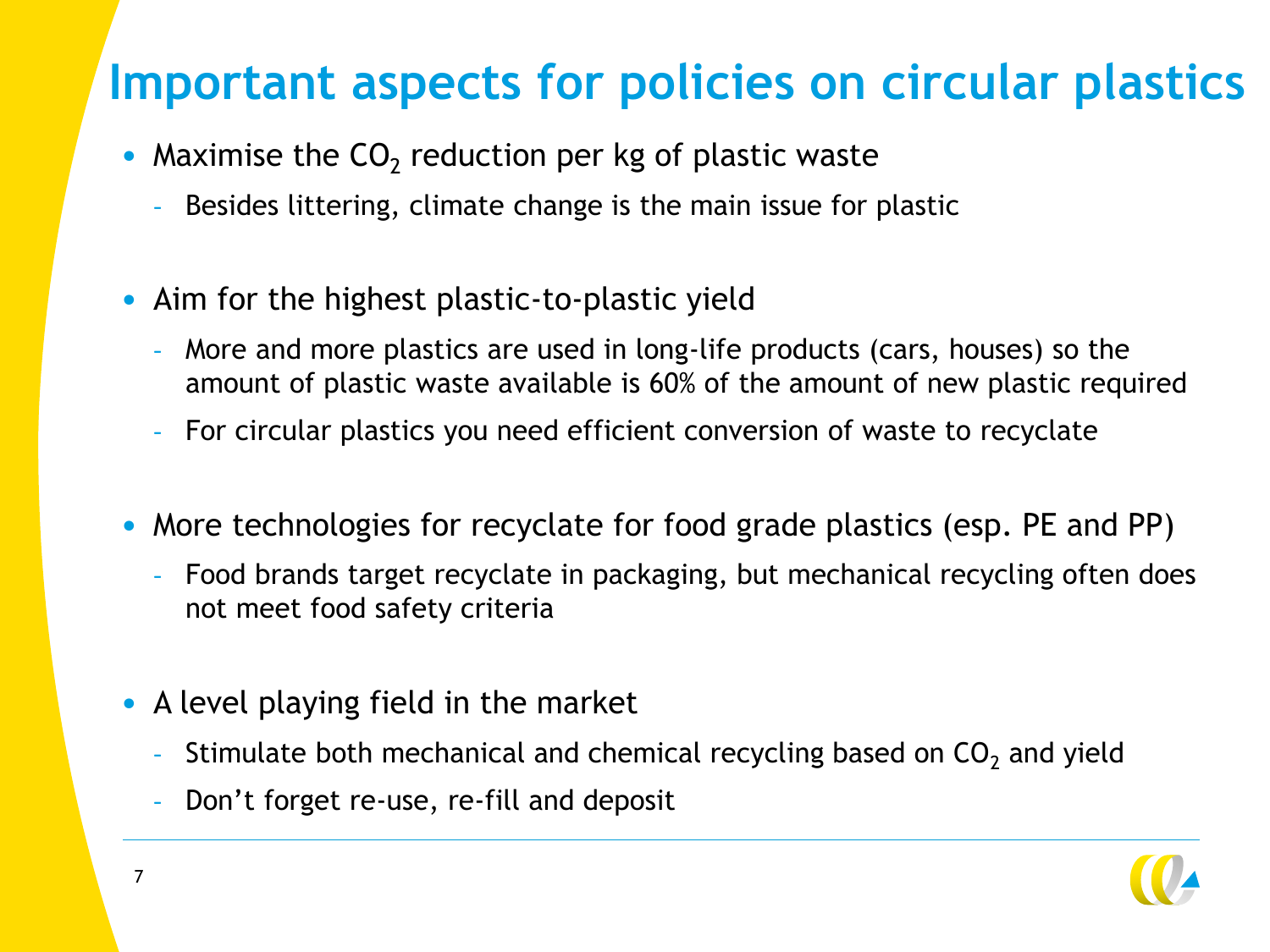## **Main types of recycling with different environmental performance**



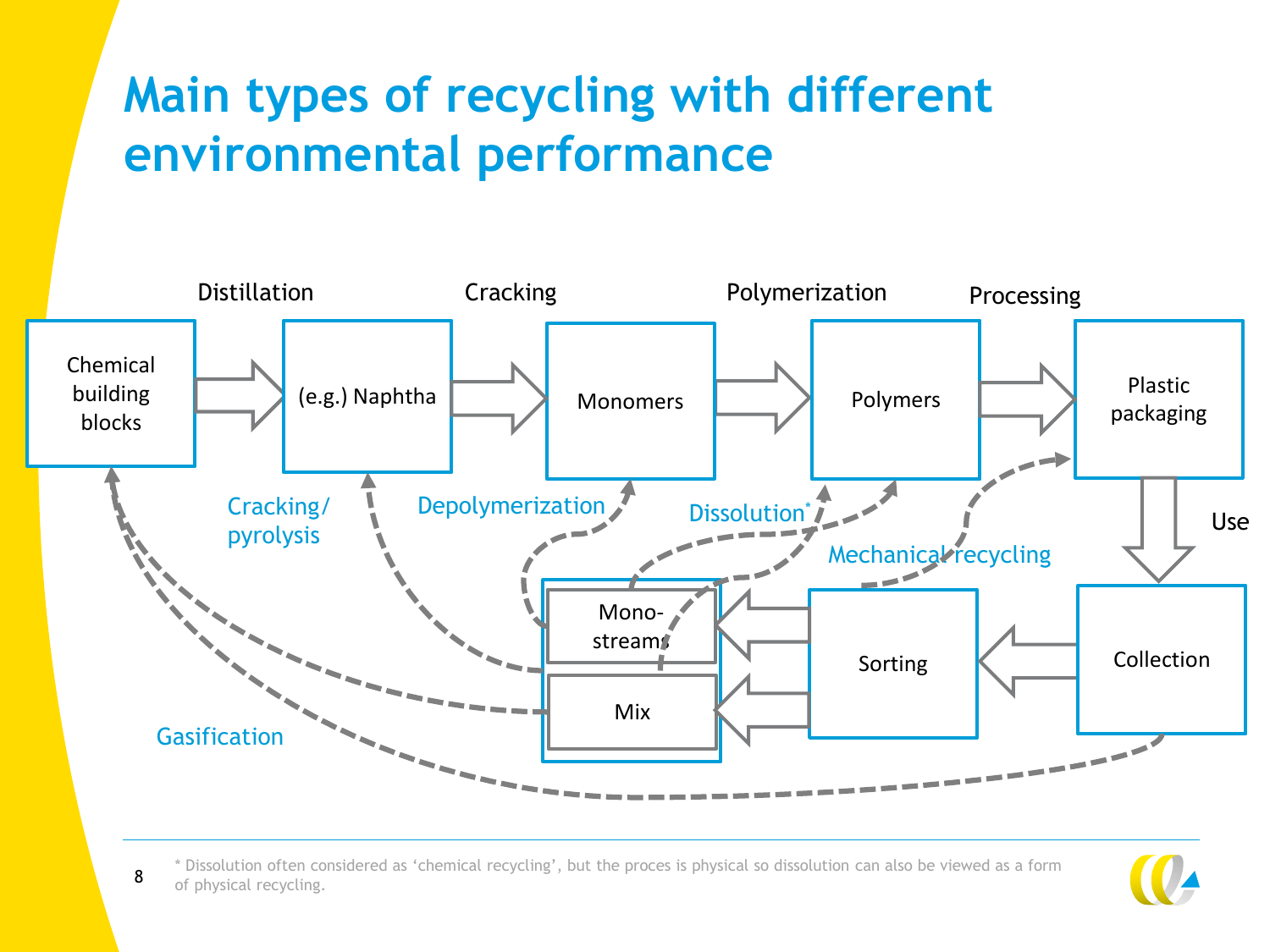### **Environmental indicators**

- Different indicators and perspectives are used to assess the environmental performance of recycling technologies
	- Note: there is no 'perfect' indicator. A wide ranges of aspects (including different environmental impacts, feedstock flexibility, availability of waste streams, economics, etc.) should be considered when designing circular plastics systems.
- This analysis uses:
	- **Carbon footprint ('waste perspective')**: greenhouse gas emissions associated with treating 1 tonne of plastic waste, including the production of new valuable products
	- **Plastic-to-plastic yield:** amount of new plastic, ready for compounding, that can be produced from 1 tonne plastic in sorted plastic waste



9 Note that the 'product perspective', i.e. the environmental impact of producing 1 tonne (recycled) plastic, is not used here. In this perspective, recycling processes are sometimes considered responsible for avoiding the incineration of plastic, if a waste stream is diverted from an MSWI. This can benefit processes with low plastic-to-plastic yields.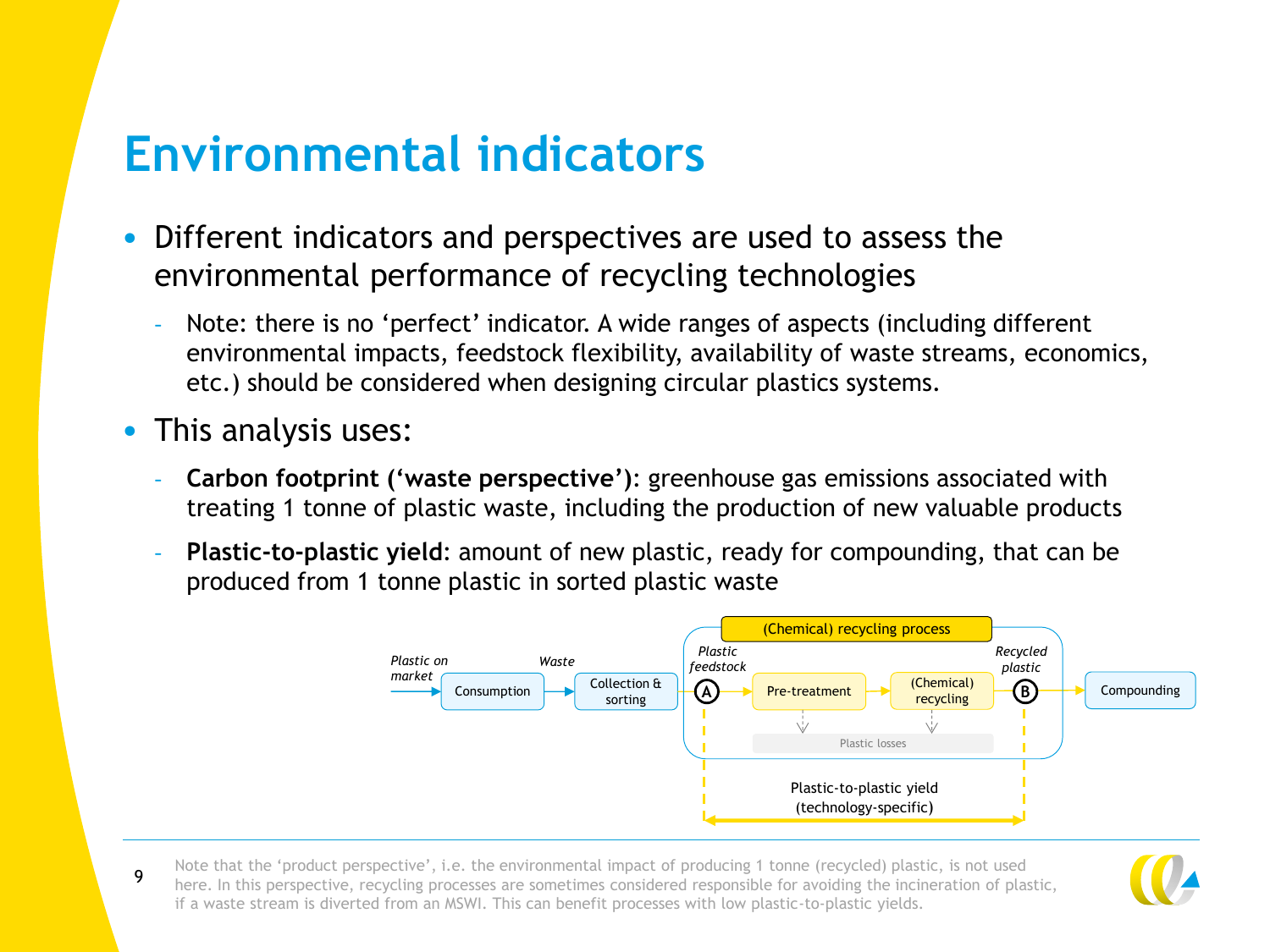# **Carbon footprint of mechanical and chemical recycling (waste perspective)**

Compared to incineration with energy recovery:

- GHG reductions of depolymerisation and dissolution are comparable to mechanical recycling
- GHG reductions of pyrolysis and gasification are about half that of mechanical recycling
- GHG reductions depend on energy recovery efficiency of incineration



10 Note: indicative results from screening LCAs representing environmental performance of technologies in development in the Netherlands. Carbon footprint results depend on specific technology, plastic waste composition and reference technology (e.g. energy recovery efficiency). Please refer to our Exploratory study on chemical recycling for details (CE Delft, 2019). <https://cedelft.eu/publications/exploratory-study-on-chemical-recycling-update-2019/>

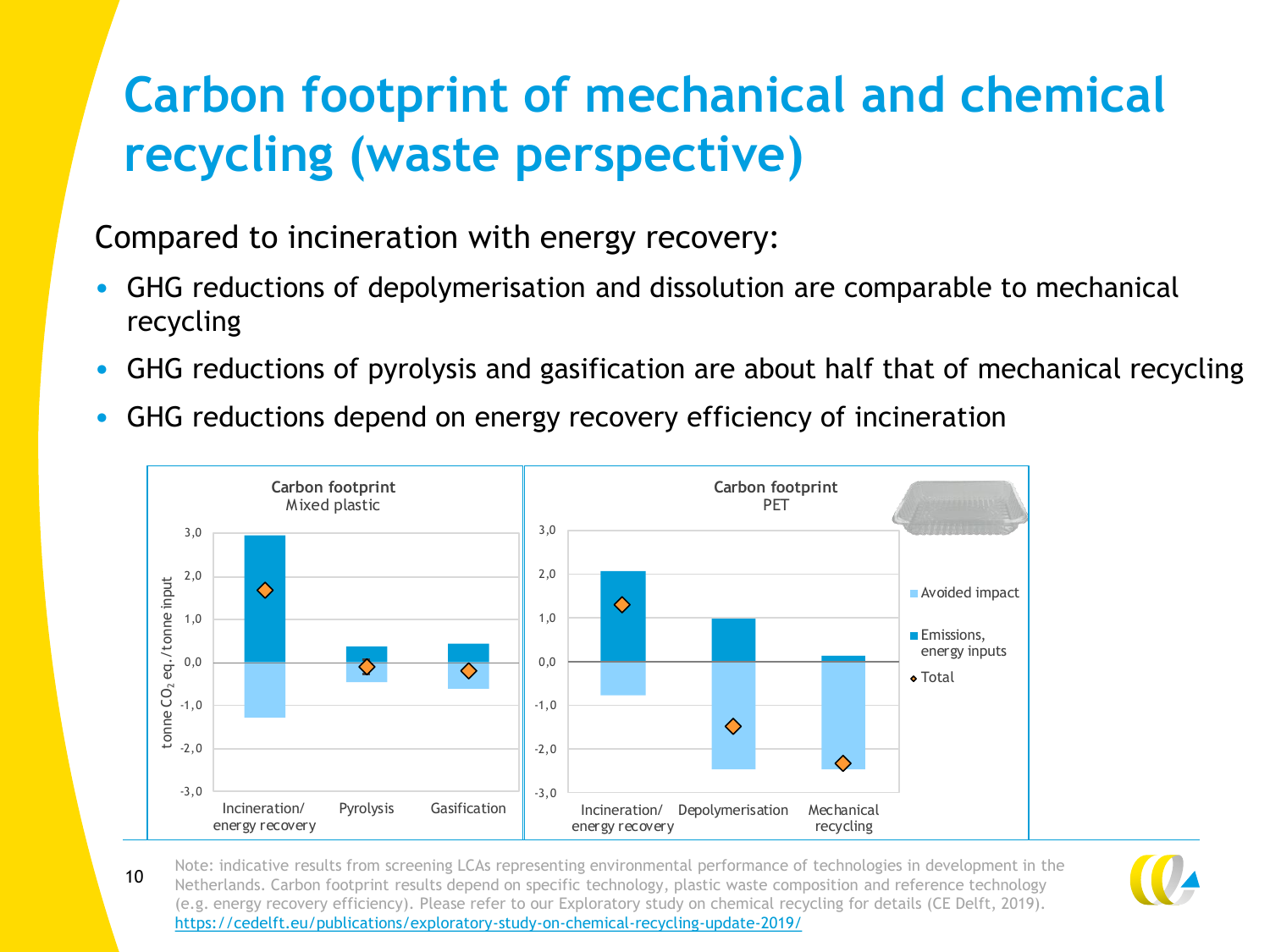# **CO<sup>2</sup> emission reduction per kg of plastic waste**

• Data from different studies $#$  and different input materials

| <b>Recycling technology</b> | $CO2$ reduction compared with incineration in an<br>average Dutch MSWI*<br>(kg CO <sub>2</sub> per kg plastic waste) |  |
|-----------------------------|----------------------------------------------------------------------------------------------------------------------|--|
| Mechanical recycling        | 2.5 to 3.5                                                                                                           |  |
| Dissolution (PS)            | Circa 3                                                                                                              |  |
| Depolymerisation (PET)      | Circa 3                                                                                                              |  |
| Pyrolysis (mix PE and PP)   | Circa 1.5                                                                                                            |  |

# Sources (non-confidential):

- [Exploratory study on chemical recycling for details \(CE Delft, 2019\). https://cedelft.eu/publications/exploratory](https://cedelft.eu/publications/exploratory-study-on-chemical-recycling-update-2019/)study-on-chemical-recycling-update-2019/
- [CO2 reduction with circular plastics in the Netherlands https://cedelft.eu/publications/co2-reduction-with](https://cedelft.eu/publications/co2-reduction-with-circular-plastics-in-the-netherlands-scenario-analysis-for-2030-and-several-case-studies/)circular-plastics-in-the-netherlands-scenario-analysis-for-2030-and-several-case-studies/
- Summary of Ioniqa [LCA. Screening carbon footprint analysis https://cedelft.eu/publications/summary-of-ioniqa](https://cedelft.eu/publications/summary-of-ioniqa-lca-screening-carbon-footprint-analysis/)lca-screening-carbon-footprint-analysis/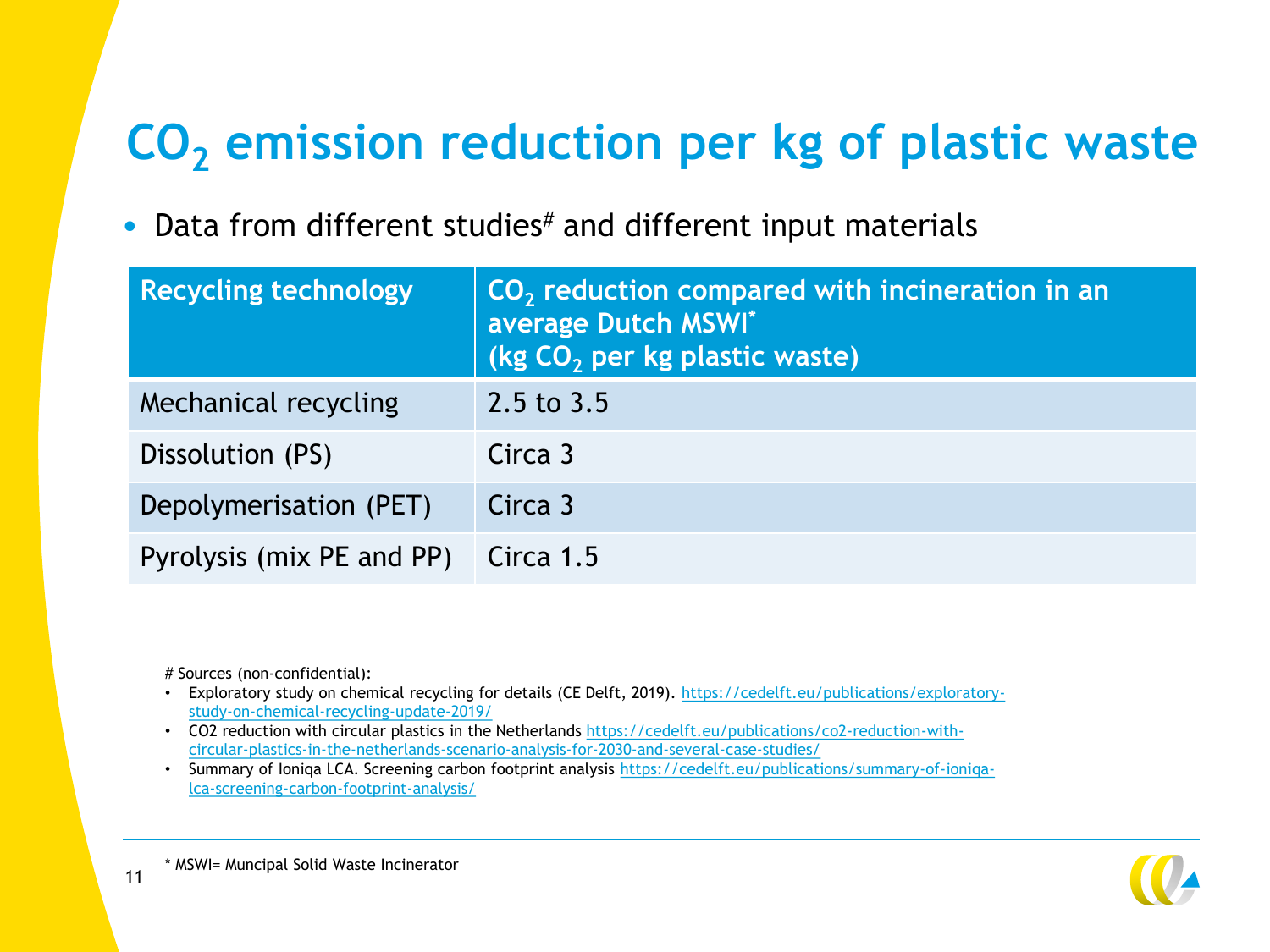# **Plastic-to-plastic yields (efficiency)**

- Target of 40% recyclate in new plastics implies that 97% of all waste plastics should be recycled in 2030<sup>1</sup>
- This means that plastic waste will become scarce: yield is important.
- Plastic-to-plastic yields from recent studies (different plastic waste input)

| <b>Technology</b>    | <b>Input</b>            | Average plastic-to-plastic yield |
|----------------------|-------------------------|----------------------------------|
| Mechanical recycling | Monomaterial<br>streams | 95-100%                          |
| <b>Dissolution</b>   | PS, PE, PP              | 100%                             |
| Depolymerisation     | <b>PET</b>              | 95-100%                          |
| <b>Pyrolysis</b>     | <b>DKR350/DKR310</b>    | ~50% (with mass balance allowed) |

• Strong correlation between yield and  $CO<sub>2</sub>$  reduction per kg of waste



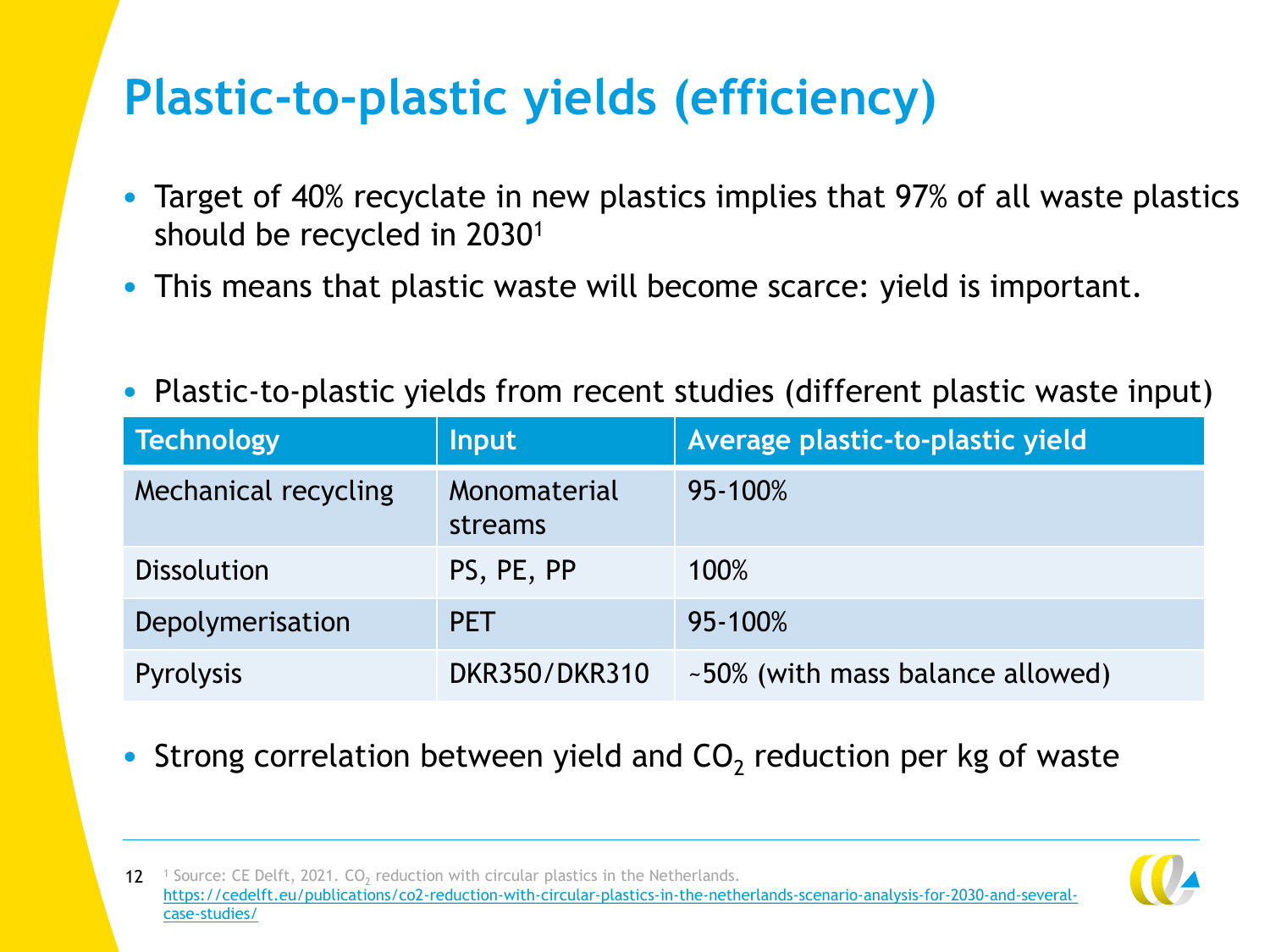#### **Mass balance discussions**

- Mechanical recycling, dissolution and depolymerisation (shorter recycling loops) can directly produce recycled plastics
	- One plastic product output
	- Recycled content can be traced easily
- Pyrolysis and gasification (longer recycling loops) produce recycled basic chemicals which are blended with virgin basic chemicals
	- Basic chemical sites produce a range of outputs (plastics, fuels, other chemicals)
	- Recycled content is difficult to physically trace
- **Mass balancing** is a bookkeeping method to keep track of recycled content when they are blended with non-recycled materials. In addition, it can be used to allocate recycled content to specific outputs.
	- For example, mass balancing may allow attributing recycled content from nonplastic output to plastic outputs, where there can be more market demand

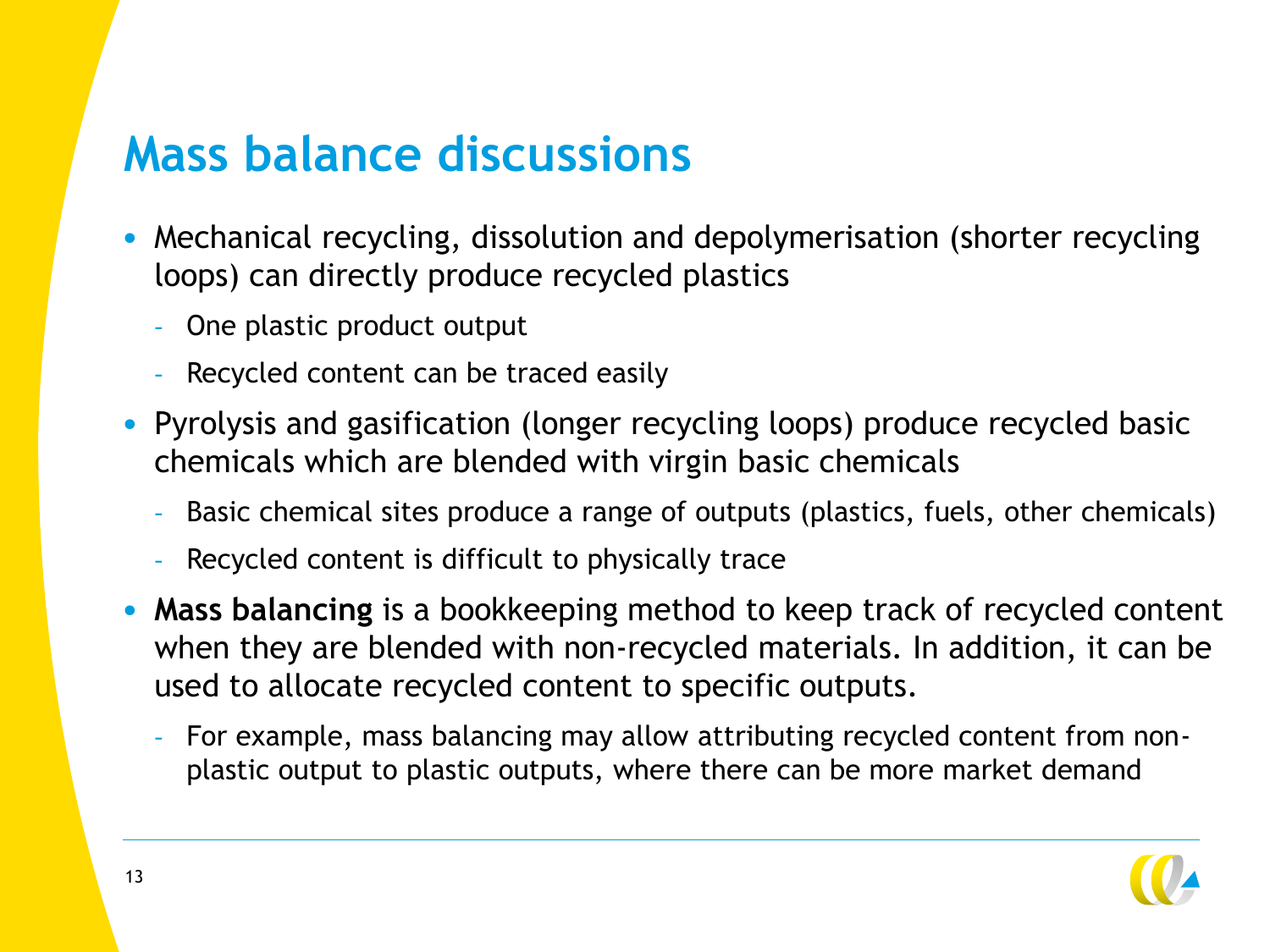#### **Mass balance methods**

Three main mass balance options have been suggested:

- **Free allocation**: Recycled content in all outputs (materials and fuels) can be freely allocated (except losses)
- **Fuels exempt**: Recycled content in all non-fuel outputs can be freely allocated (except losses)
- **Technical balance**: Recycled content is determined based on the amount theoretically present in the output product. All products receive a proportional share of the recycled content in the inputs.

Policy discussions on which form of mass balancing should be permitted are ongoing.

Regardless of the option selected, double counting of recycled content should be avoided and recycled content claims should be clearly indicated to avoid misleading consumers.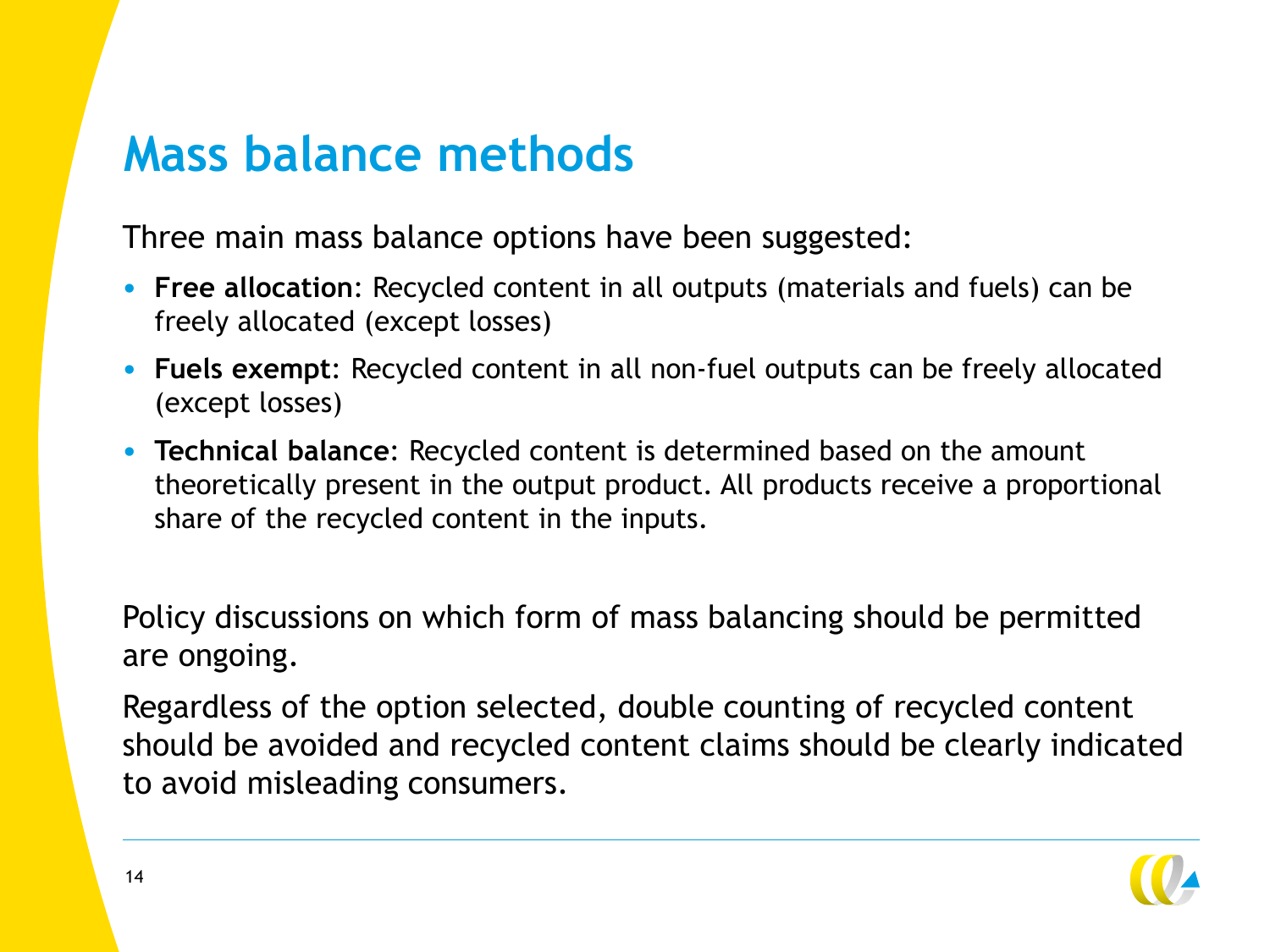### **Free allocation mass balancing**

- Attractive for pyrolysis/gasification developers, (most freedom):
	- Recycled content can be shifted e.g. from fuels to plastics if this is economically attractive
	- Prevents the allocation of recycled content to product categories (e.g. solvents) where there is no demand for recycled content
- Criticisms (e.g. by NGOs):
	- Greenwashing: selling products with minimal physical amount of recycled content as '100% recycled'
	- Creates a 'circularity mismatch':
		- Recycled content may be administratively present in the economy, but have physically been burnt for energy purposes
		- If all plastics from steam cracking are made 100% recycled with free allocation, crude oil inputs would still be required to produce them

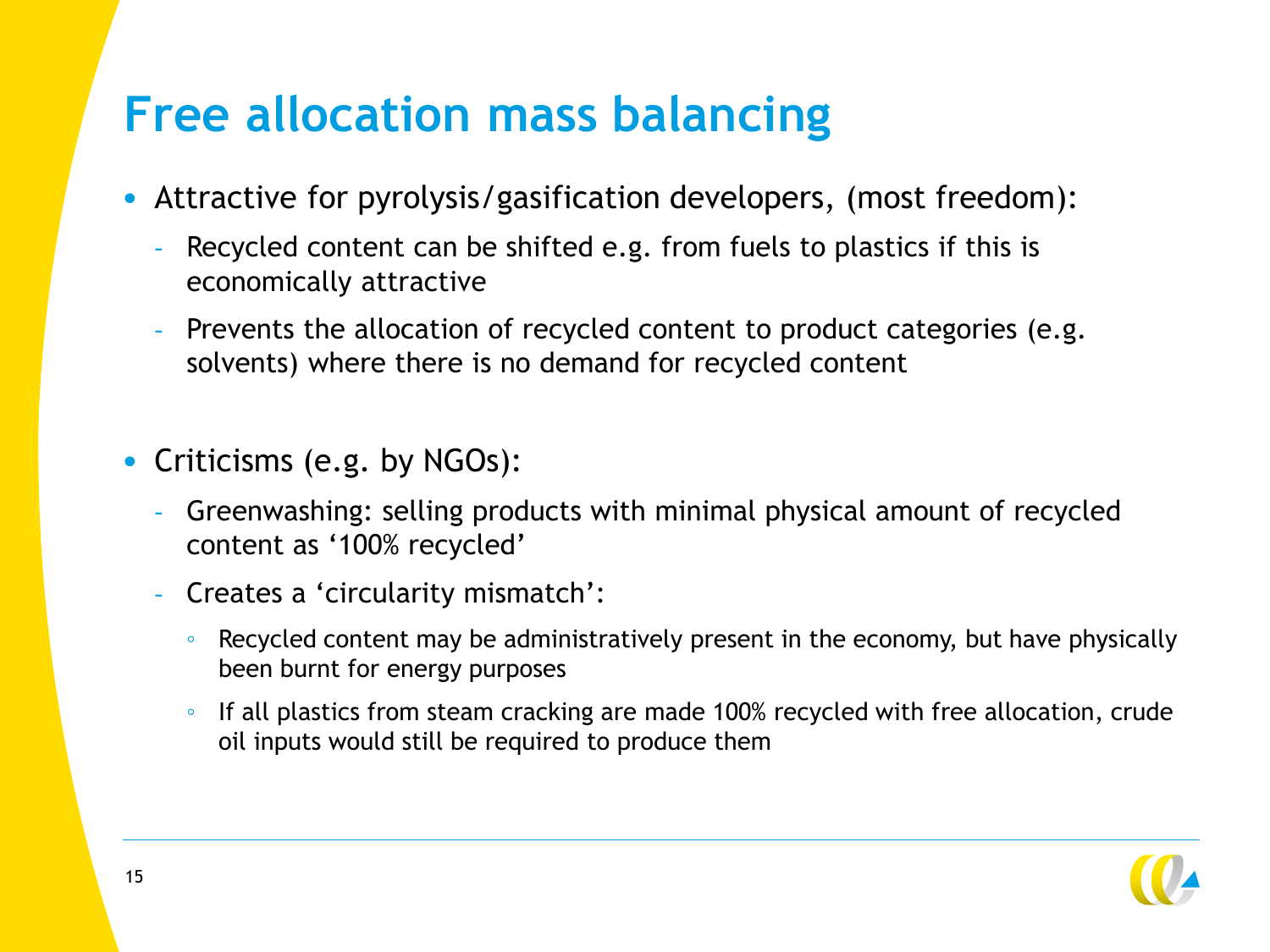### **Fuels exempt mass balancing**

- Balance between very strict and very lenient rules:
	- Allows shifting recycled content from non-plastic products (e.g. solvents) to plastics
	- Does not allow allocating recycled content from fuel products to plastic outputs
- Recycled content that is physically removed from the economy (as fuels and process losses) is also administratively removed; less confusing for consumers
- Less freedom for technology developers, could affect economic viability of some routes
- Plastic-to-plastic yields of technologies derived using fuels exempt mass balancing correlate with carbon footprint results

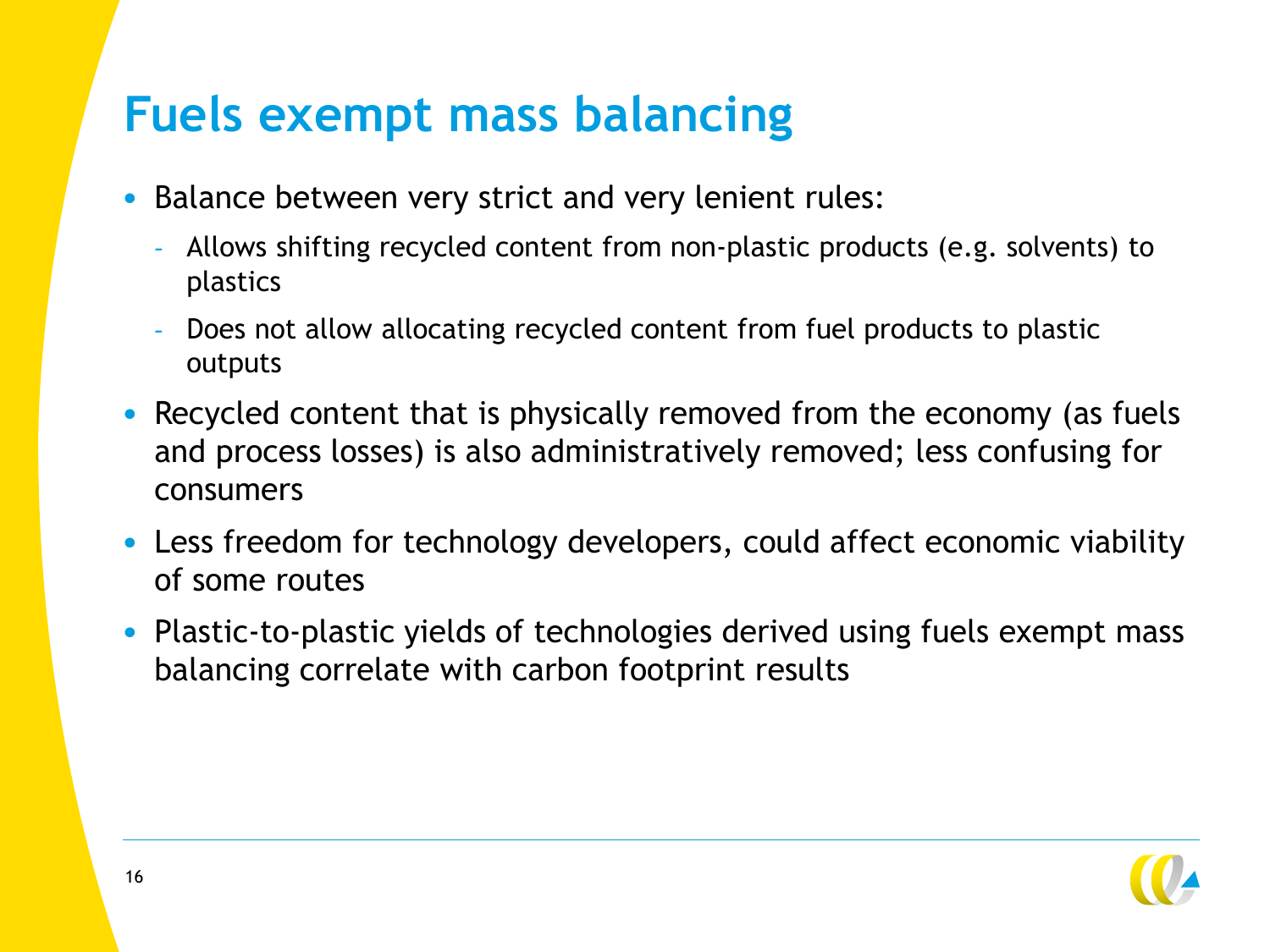## **Quality / recyclate for all purposes**

- The quality of mechanically recycled plastic varies
	- Most PE/PP is not applicable in food applications again
	- In some cases recycling of additives leads to problems
	- PET can in some cases be recycled for food applications
- Dissolution, depolymerisation and pyrolysis: Same quality as virgin

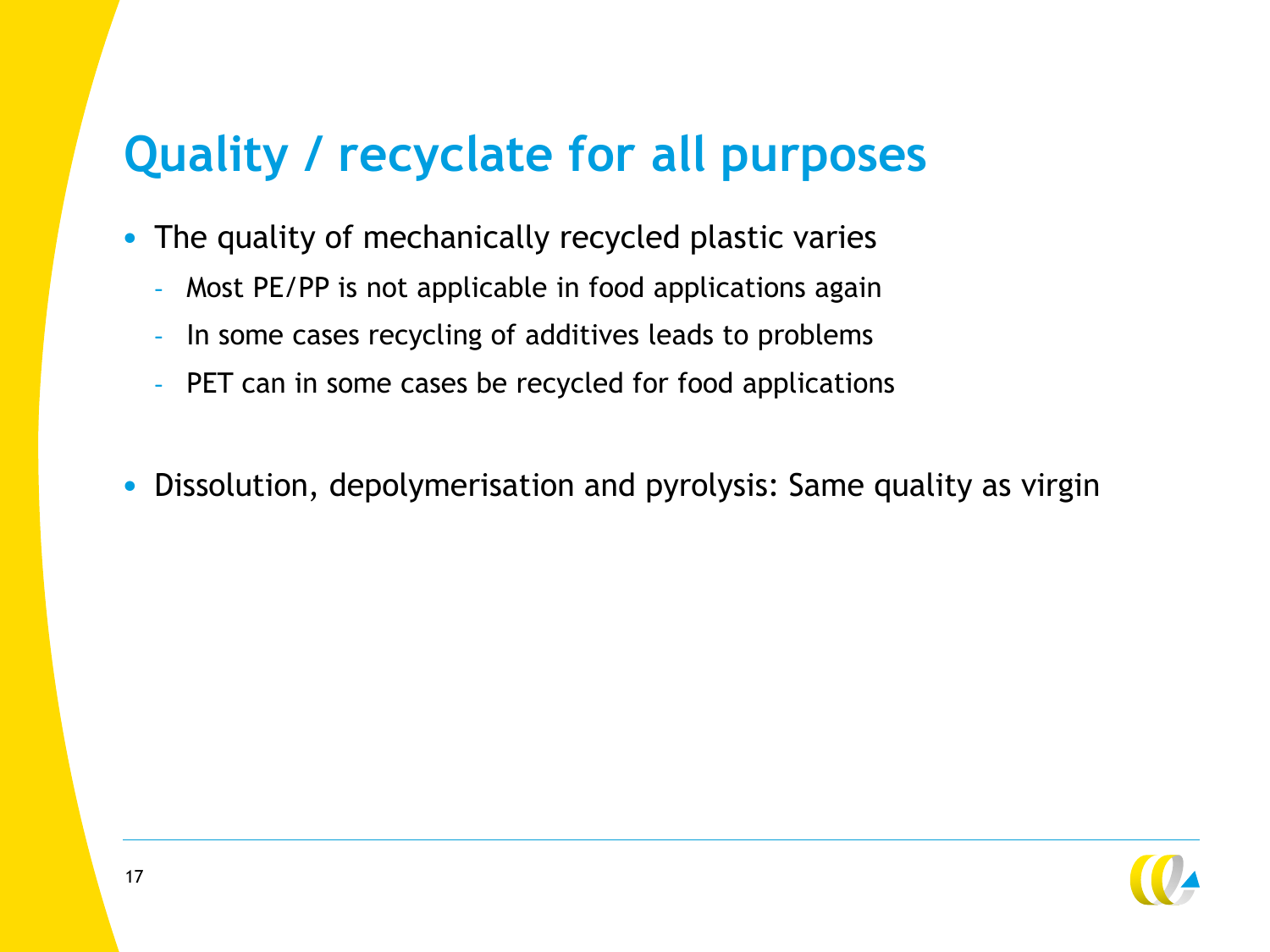# **Combination CO<sup>2</sup> reduction and quality**

|                                                            | No $CO2$<br>reduction        | <b>Medium CO<sub>2</sub></b><br>reduction | <b>High CO2 reduction</b>                                                    |
|------------------------------------------------------------|------------------------------|-------------------------------------------|------------------------------------------------------------------------------|
| Always applicable                                          | <b>MSWI</b><br>(incinerator) | Cement kiln<br>High efficiency MSWI       |                                                                              |
| Applicability non-<br>food purposes                        |                              |                                           | PE/PP mechanical<br>recycling                                                |
| Applicable for food<br>and high<br>performance<br>purposes |                              | Pyrolysis                                 | Depolymerisation<br><b>Dissolution</b><br><b>PET</b> mechanical<br>recycling |

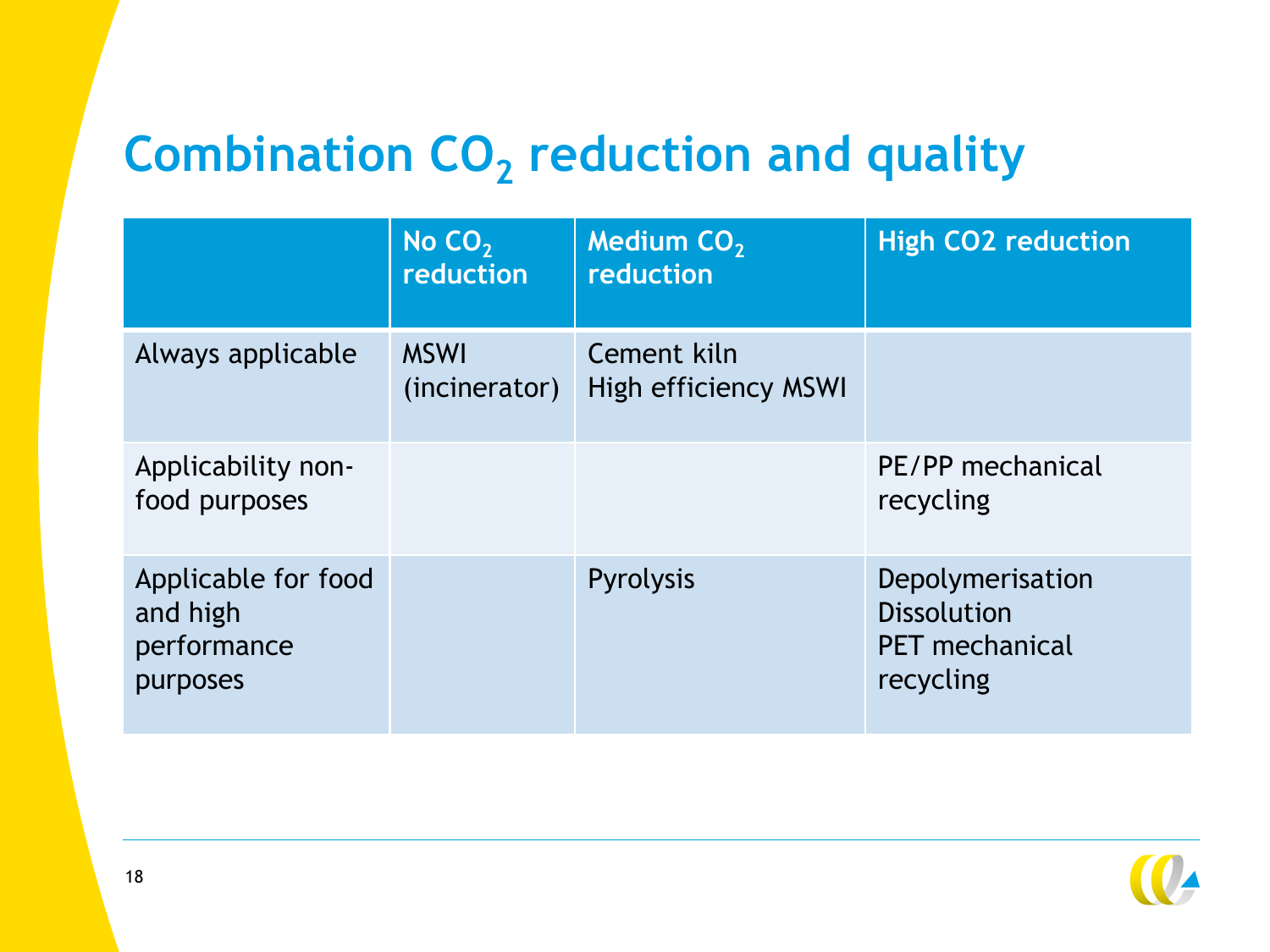# **Combination CO<sup>2</sup> reduction and quality**



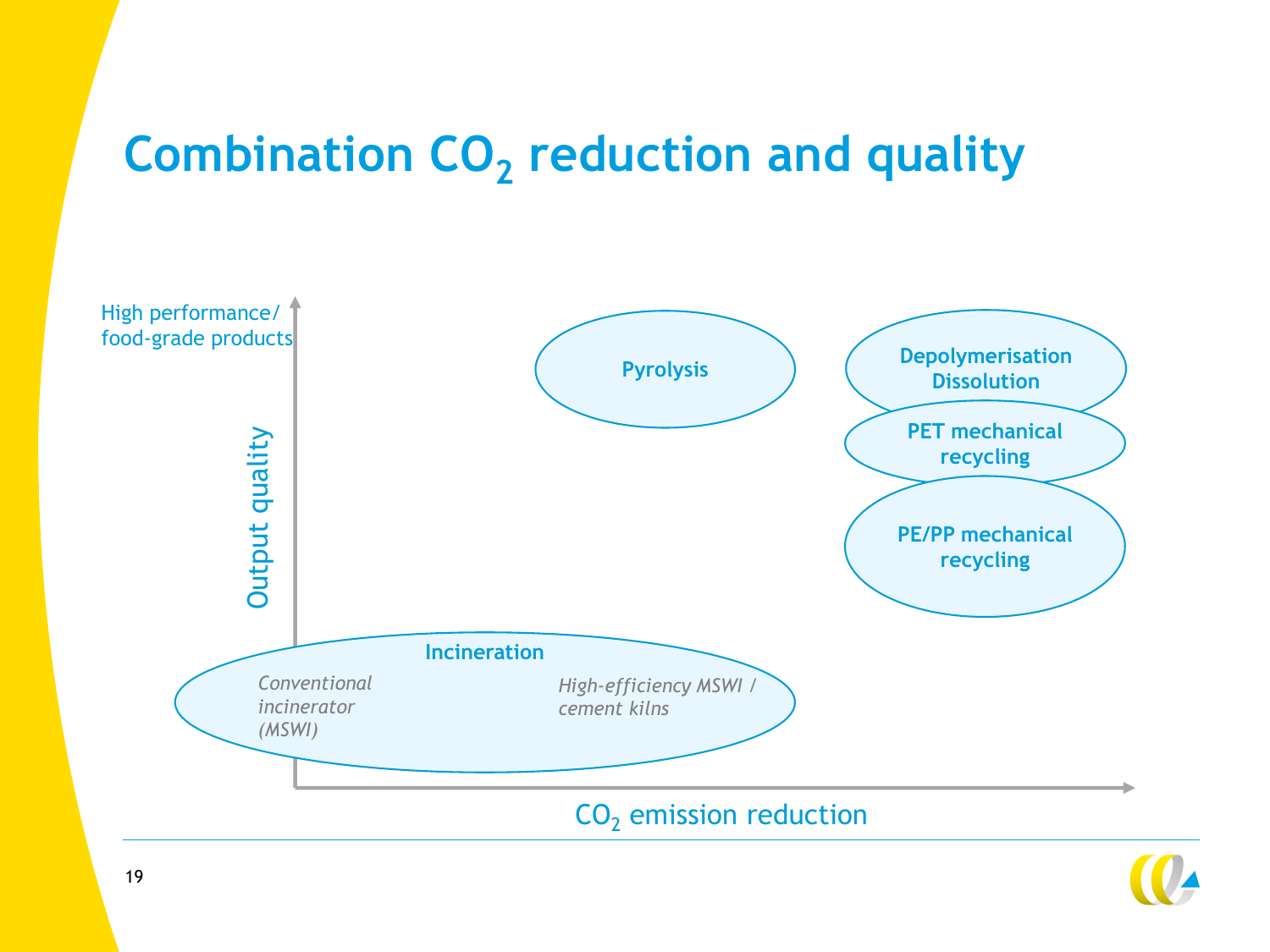# **Combination plastic yield and quality**

|                                                            | Low yield                                               | <b>Medium yield</b>                                         | <b>High yield</b>                                                                 |
|------------------------------------------------------------|---------------------------------------------------------|-------------------------------------------------------------|-----------------------------------------------------------------------------------|
| Applicability non-<br>food purposes                        |                                                         |                                                             | PE/PP mechanical recycling                                                        |
| Applicable for food<br>and high<br>performance<br>purposes | Pyrolysis (if<br>mass<br>balance is<br>not<br>accepted) | Pyrolysis (if mass<br>balance<br>allocation is<br>accepted) | Depolymerisation (PET)<br>Dissolution (PS, PE and PP)<br>PET mechanical recycling |

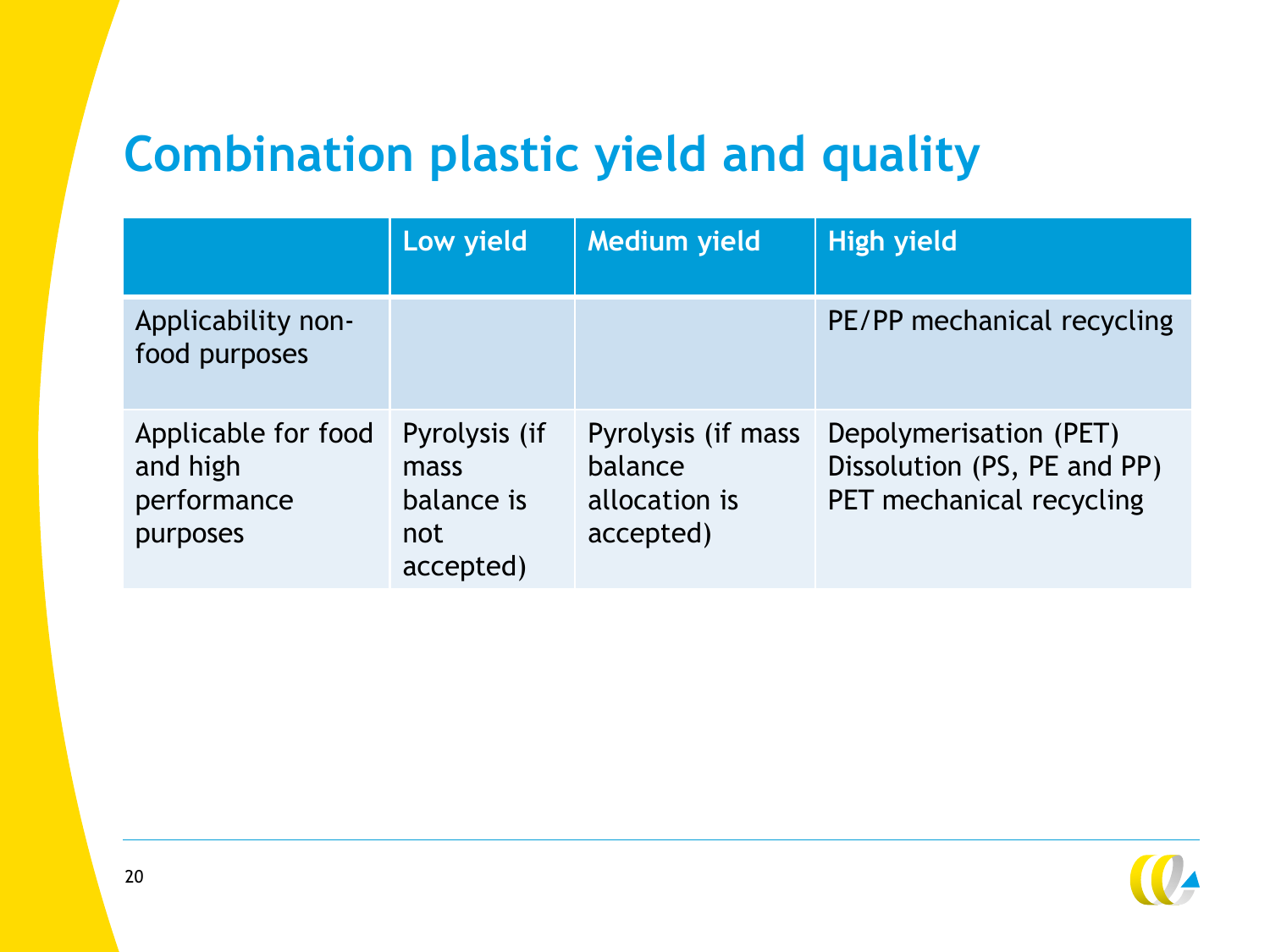#### **Combination plastic yield and quality (With fuels exempt mass balancing for pyrolysis)**



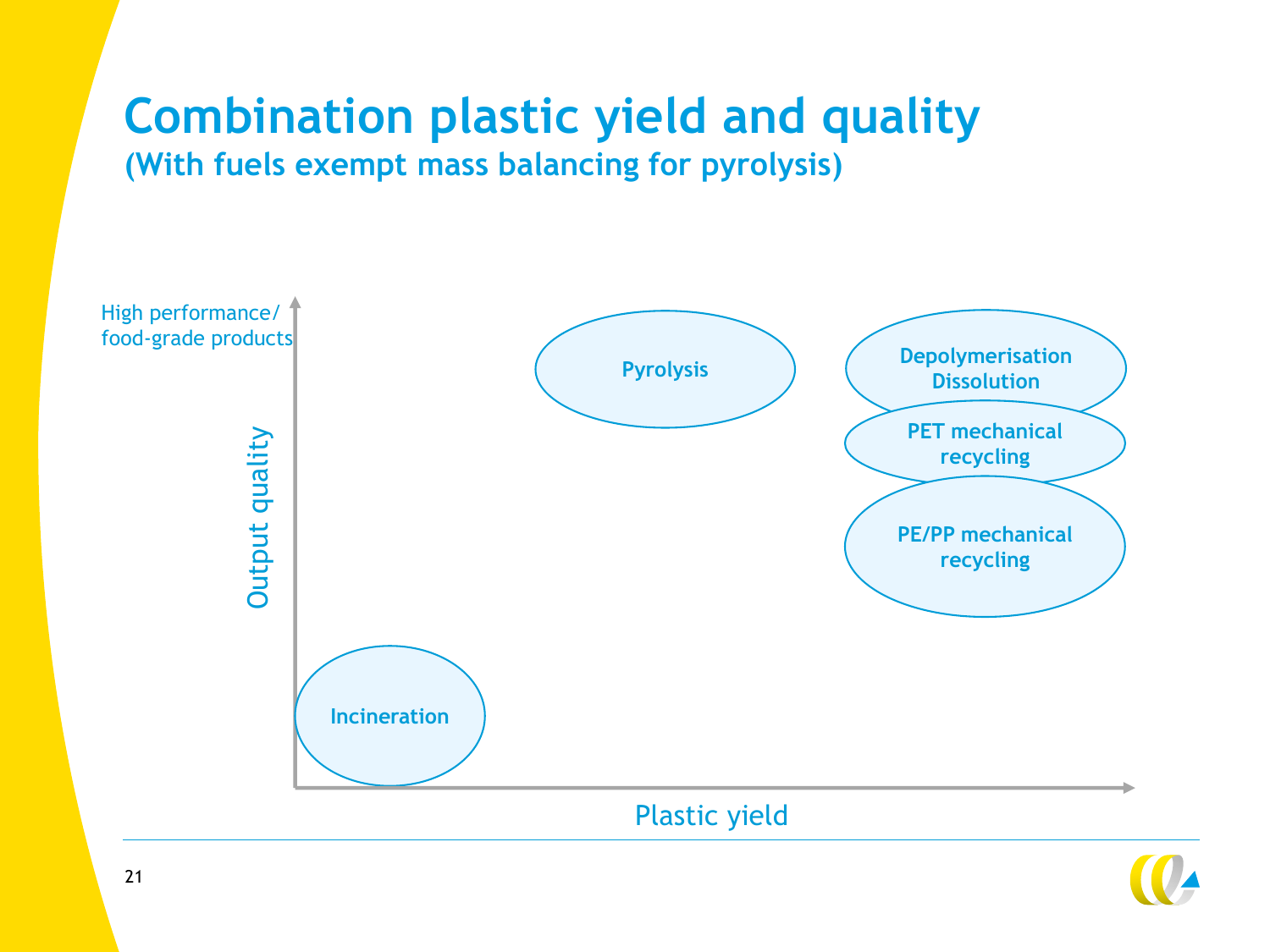### **Chemical recycling in Dutch Waste law**

Dutch waste law: LAP3: Landelijk Afvalbeheer Plan 2017-2029 na 2<sup>e</sup> wijziging

- Recycling is preferred above energy use of waste
- Two qualities of recycling (C1 preferred above C2)
	- C1 recycling for the same purpose as the first product or to another purpose with the same quality. This is part of mechanical recycling, dissolution and depolymerization (monomer chemical recycling).
	- C2 feedstock chemical recycling or mechanical recycling to a lower quality purpose. This is pyrolysis, gasification and mixed plastic use in thick building materials.

Dissolution (PS, PE, PP) or depolymerization (PET) or mechanical recycling (all plastics) are the preferred waste treatment options for plastic.

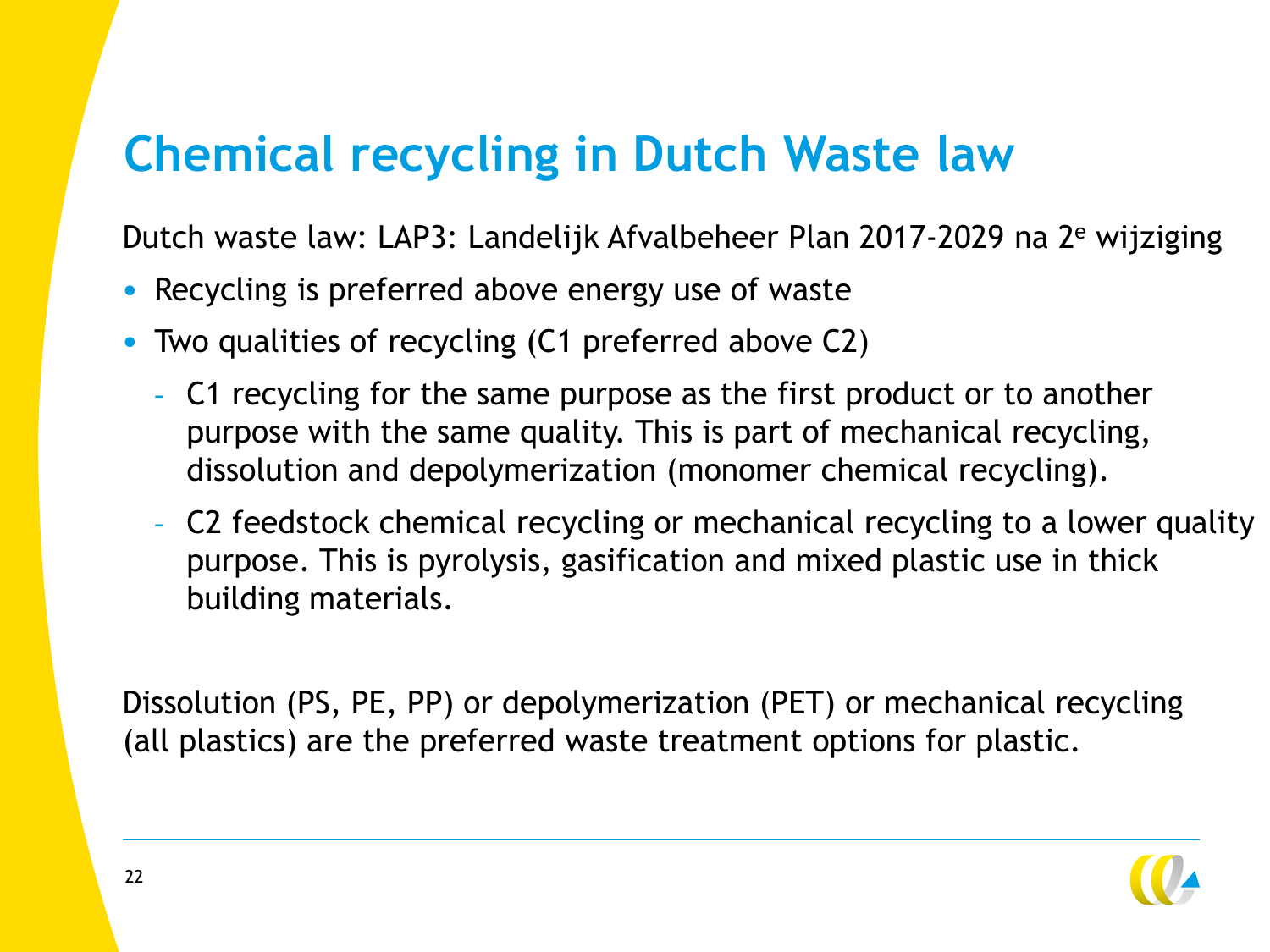### **Recommendations 1: Recyclate supply**

- As long as there is a growing use of plastic in long-life products, there is not enough plastic waste for a recyclate percentage higher than 30%.
	- Focus on technologies with high yield helps (depolymerization, dissolution and mechanical recycling)
	- More bio-based (e.g. up to 25%) could supplement this.
- If the plans go ahead for stimulating the use of plastic waste in fuel for airplanes and vehicles (SAF/RED), then more recycling will become increasingly difficult. Bring stimulus for product and energy in balance.







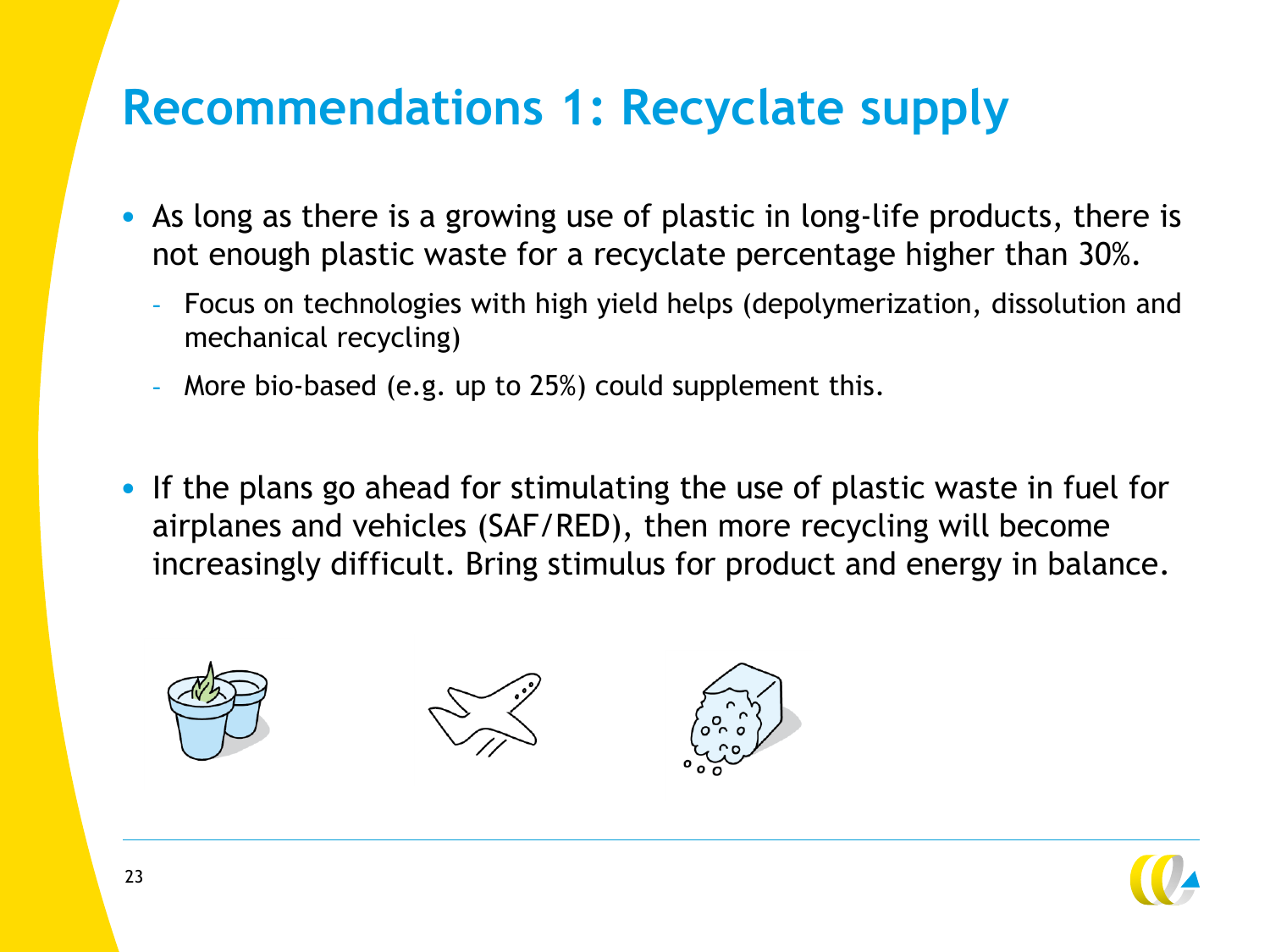### **Recommendations 2: The role of government**

- In order to realise the Transition Agenda, more regulation is required from the government.
	- E.g. manufacturer responsibility (collecting for recycling) for all applications of plastic (including design for recycling)
	- E.g. an obligation for an amount of recyclate and bio-based in new plastic
	- $\,$  E.g. a focus on technologies with higher yield and CO $_2$  reduction (depolymerization, dissolution and mechanical recycling)
- Very interesting: In the Transition Agenda and other action plans, the plastics sector is indirectly asking for more government regulation.
- A stimulating policy for plastic recycling is best carried out at a European level.

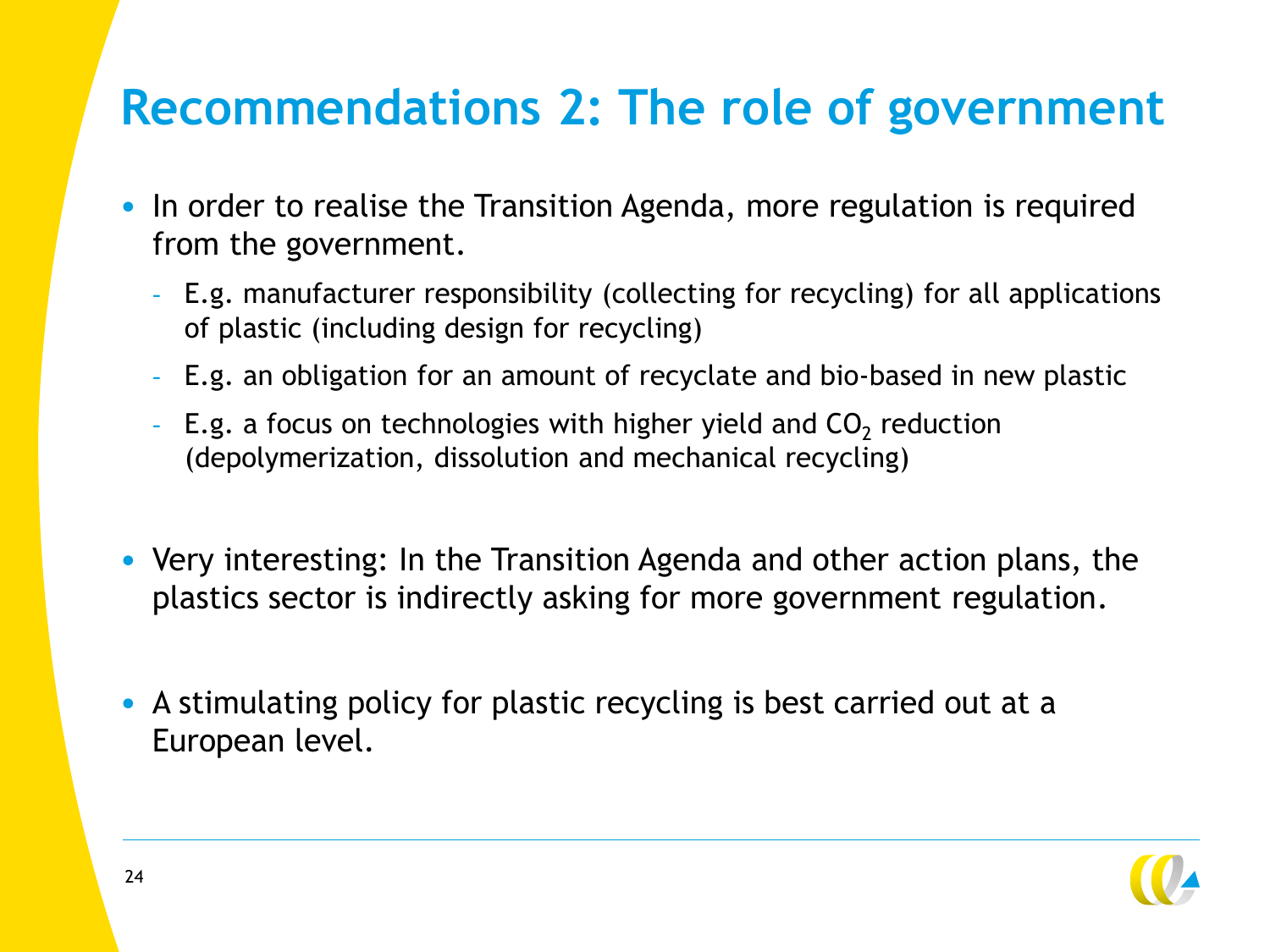### **Conclusions**

- Today plastic is a very linear material
- The Transition Agenda Circular Plastic 2030 is ambitious
- The  $CO<sub>2</sub>$  emissions per kg of plastic can be reduced by 50%
- We need all plastic waste for recycling to reach the targeted 40% recyclate in new plastics
- Technologies with high  $CO<sub>2</sub>$  reduction and high plastic-to-plastic yield have to be preferred:
	- Mechanical recycling,
	- Depolymerisation of PET and
	- Dissolution of PS, PE and PP